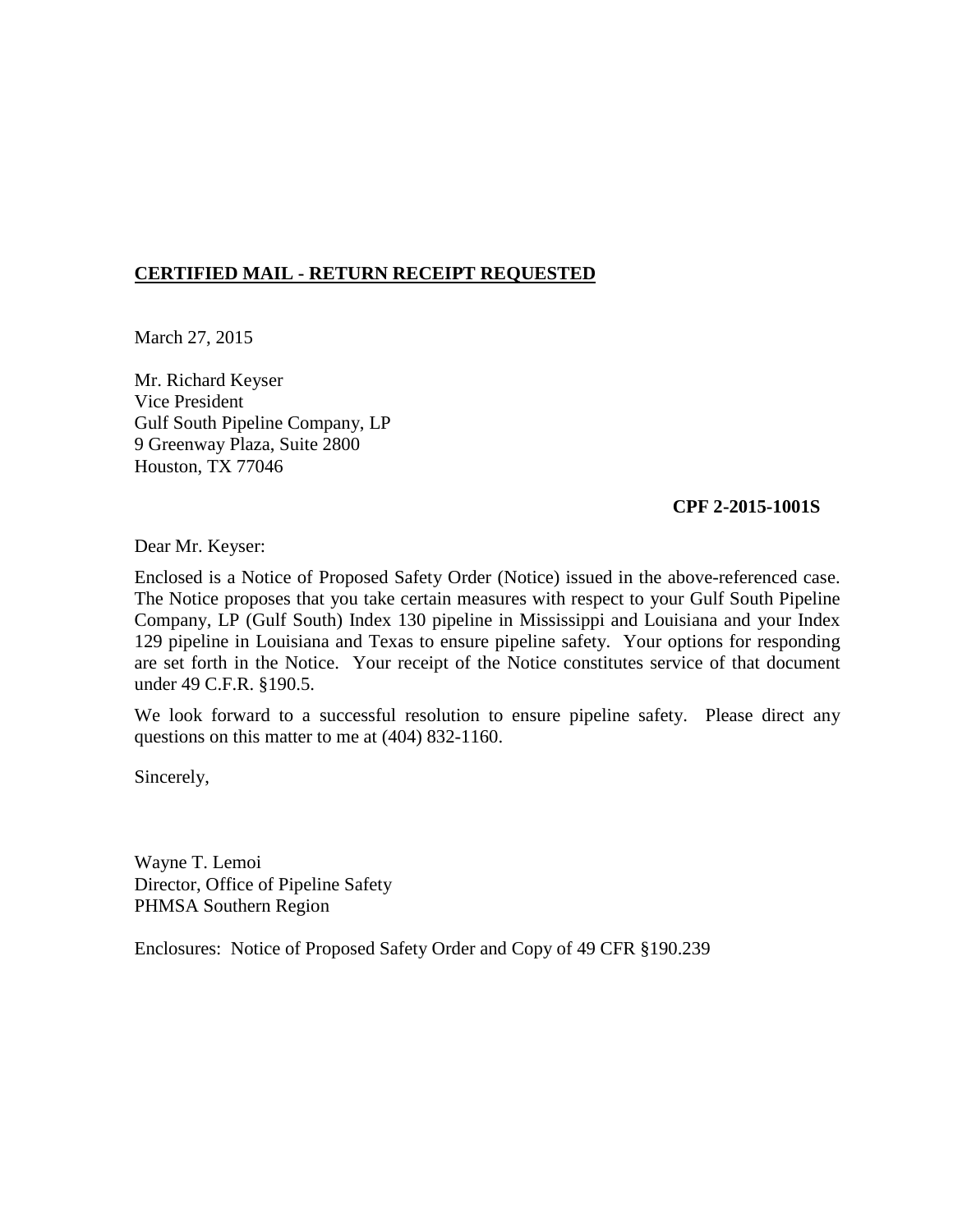## **DEPARTMENT OF TRANSPORTATION PIPELINE AND HAZARDOUS MATERIALS SAFETY ADMINISTRATION OFFICE OF PIPELINE SAFETY**

Southern Region Atlanta, GA 30303

| In the Matter of                       |  |
|----------------------------------------|--|
| <b>Gulf South Pipeline Company, LP</b> |  |
| <b>Respondent</b>                      |  |

**\_\_\_\_\_\_\_\_\_\_\_\_\_\_\_\_\_\_\_\_\_\_\_\_\_\_\_\_\_\_\_\_\_\_\_\_** 

 **) CPF 2-2015-1001S** 

## **NOTICE OF PROPOSED SAFETY ORDER**

#### **Background and Purpose**

Pursuant to Chapter 601 of title 49, United States Code, the Pipeline and Hazardous Materials Safety Administration (PHMSA) has initiated an investigation of the safety of the Gulf South Pipeline Company, LP (Gulf South) Index 130 and Index 129 transmission pipelines in Mississippi, Louisiana, and Texas. Gulf South is a subsidiary of Boardwalk Pipeline Partners.

As a result of the investigation, it appears that certain conditions exist on Gulf South's pipeline facilities that pose a pipeline integrity risk to public safety, property, or the environment. Pursuant to 49 U.S.C. §60117(l), PHMSA issues this Notice of Proposed Safety Order (Notice), notifying you of the preliminary findings of the investigation, and proposing that you take measures to ensure that the public, property, and the environment are protected from the potential risk.

The pipeline facilities that pose a pipeline integrity risk are two natural gas transmission pipelines described as follows:

- − **Index 130** approximately 212.9 miles from Marchand Junction (mile post 83.5) in Ascension Parish, LA to Kosciusko (mile post 296.4) in Leake County, Mississippi.
- − **Index 129 -** approximately 385.6 miles from the Edna Compression Station (mile post 58.8) in Jackson County, Texas to the Sterlington Compression Station (mile post 444.4) in Ouachita Parish Louisiana.

Gulf South's records indicate the majority of the pipe in both the Index 130 and Index 129 pipelines was manufactured by A.O. Smith in 1952. The general pipe specifications for both indexes indicate the pipeline to be 30-inch diameter, 0.375-0.500-inch wall, grade 52,000 psi, with an electric fusion weld (EFW) seam and coal tar external coating. Both Indexes 129 and 130 have a maximum allowable operating pressure (MAOP) of 936 psig in Class 1 locations.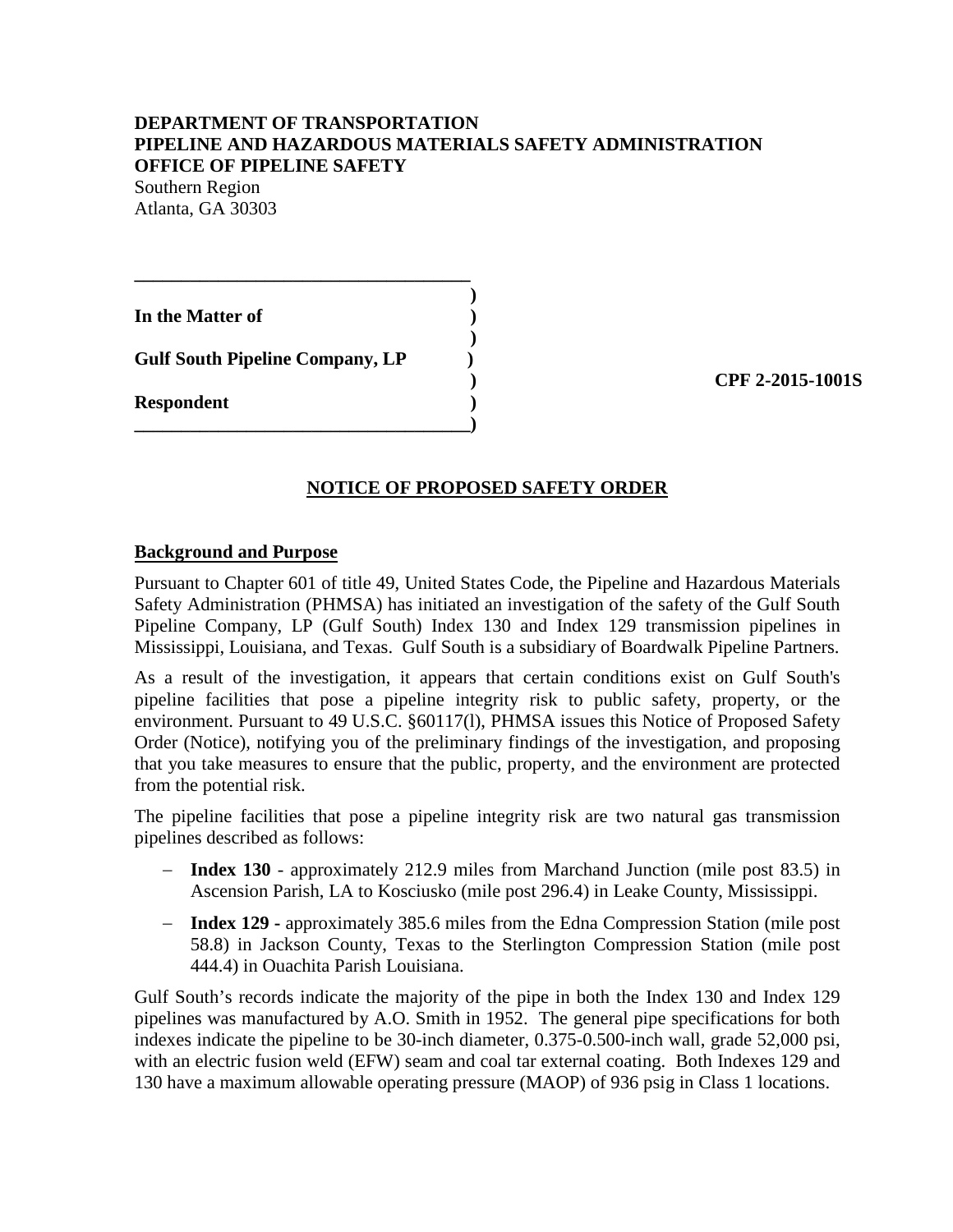#### **Preliminary Findings**

On January 14, 2015, a rupture occurred on Gulf South's Index 130 natural gas transmission pipeline at mile post 253.3 between the Caney Creek block valve (mile post 255.8) and the Fannin block valve (mile post 248.9) in Rankin County, Mississippi. The rupture occurred in a valve section approximately 6.84 miles long in a Class 1 location area approximately 14.3 miles downstream of Gulf South's Jackson Compressor Station (mile post 239).

The escaping natural gas ignited and burned approximately six (6) acres of pine forest. There were no reported injuries or damage to structures. The origin of the pipe failure appeared to be at a "hard spot" under a Type "A" sleeve, which also failed and was ejected from the pipe.

After the rupture, Gulf South reduced the operating pressure of the Index 130 by 20% from the pressure at the time of the rupture,  $767<sup>1</sup>$  psig (59% SMYS<sup>2</sup>), to 613 psig (47.2% SMYS). Because the Index 129 pipeline is of the same manufacturer and similar vintage with "hard spot" issues, Gulf South also reduced the operating pressure of the Index 129 to 613 psig. After an initial field evaluation of the rupture surface by a metallurgist from Stress Engineering Services, Inc. (SES), Gulf South further reduced the pressure on both the Index 130 and 129 to below 550 psig (42.4% SMYS) to provide an additional safety factor pending the completion of a metallurgical analysis and fracture mechanics modeling by SES and Process Performance Improvement Consultants, LLC. Gulf South is currently operating the Index 129 from the Edna Compression Station to the Sterlington Compression Station and the Index 130 from Marchand Junction to Kosciusko at or below 550 psig.

#### **Hard Spot History**

 $\overline{a}$ 

The Index 130 and Index 129 pipelines were constructed of 1952 vintage A.O. Smith pipe by United Gas Pipeline between 1952 and 1962. This pipe is known to have "hard spots" caused during manufacturing. From 1955 through 1986, there were 13 ruptures and 4 leaks on these pipelines attributed to Hydrogen Stress Cracking (HSC) in hard spots with Brinnell hardness of 350-510 at or near the crack origins. From 1986 until January 14, 2015, there were 17 leaks but no ruptures on these pipelines at locations with hard spots.

In 1968, the operator began using a Tuboscope in-line inspection (ILI) tool to identify, locate, and quantify the "hardness" of hard spots along both the Index 130 and Index 129 pipelines. From 1970-86, the operator installed Battelle-designed "hydrogen shields" over the hard spots on both pipelines in an attempt to stop the HSC. In 1986, the operator removed the hydrogen shields and began installing Type "A" (non-pressure containing) sleeves over the hard spots using the criteria of Brinnell hardness greater than 300 (Rockwell C hardness greater than 32) and a hard spot greater than 2-inches in both directions. In the past seven years, the operator has eliminated many of the Type "A" sleeves by either replacing the pipe or installing Type "B" (pressure containing) sleeves.

Currently, there are approximately 1,514 Type "A" sleeves on the Index 130 and Index 129 pipelines: 788 sleeves on the Index 129 from Edna, Texas, to Sterlington, Louisiana; 726 sleeves on the Index 130 from Marchand Junction, Louisiana to Kosciusko, Mississippi.

<sup>&</sup>lt;sup>1</sup> The pressure is actually measured at the discharge of the Jackson Compressor Station. <sup>2</sup> SMYS means the Specified Minimum Yield Strength of the pipe.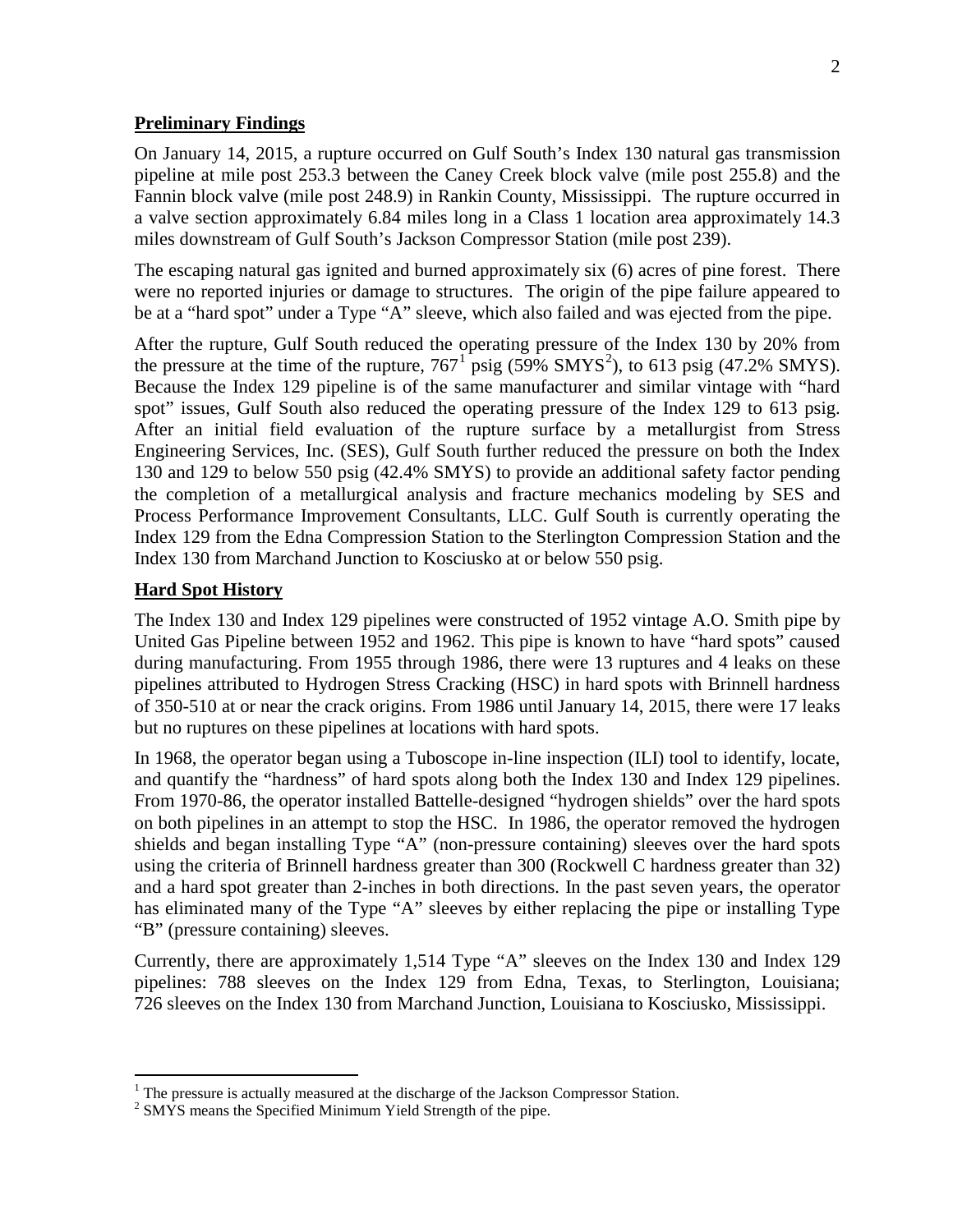#### **Proposed Issuance of Safety Order**

Section 60117(l) of Title 49, United States Code, provides for the issuance of a safety order requiring corrective measures, which may include physical inspection, testing, repair, or other action, as appropriate, after reasonable notice and the opportunity for a hearing. The basis for making the determination that a pipeline facility has a condition or conditions that pose a pipeline integrity risk to public safety, property, or the environment is set forth both in the above-referenced statute and 49 CFR §190.239, a copy of which is enclosed.

After evaluating the foregoing preliminary findings of fact and considering the age of the pipe involved, the manufacturer, the hazardous nature of the product transported and the pressure required for transporting such product, the characteristics of the geographical areas where the pipeline facility is located, and the likelihood that the conditions could worsen or develop on other areas of the pipeline and potentially impact its serviceability, it appears that the continued operation of the affected pipeline without corrective measures would pose a pipeline integrity risk to public safety, property, or the environment.

Accordingly, PHMSA issues this Notice of Proposed Safety Order to notify Respondent of the proposed issuance of a safety order and to propose that Respondent take the measures specified herein to address the potential risk.

## **Response to this Notice**

In accordance with §190.239, you have 30 days following receipt of this Notice to submit a written response to the official who issued the Notice. If you do not respond within 30 days, this constitutes a waiver of your right to contest this Notice and authorizes the Associate Administrator for Pipeline Safety to find facts as alleged in this Notice without further notice to you and to issue a Safety Order. In your response, you may notify that official that you intend to comply with the terms of the Notice as proposed, or you may request that an informal consultation be scheduled (you will also have the opportunity to request an administrative hearing before a safety order is issued). Informal consultation provides you with the opportunity to explain the circumstances associated with the risk condition(s) alleged in the notice and, as appropriate, to present a proposal for a work plan or other remedial measures, without prejudice to your position in any subsequent hearing. If you and PHMSA agree within 30 days of informal consultation on a plan and schedule for you to address each identified risk condition, we may enter into a written consent agreement (PHMSA would then issue an administrative consent order incorporating the terms of the agreement). If a consent agreement is not reached, or if you have elected not to request informal consultation, you may request an administrative hearing in writing within 30 days following receipt of this Notice or within 10 days following the conclusion of an informal consultation that did not result in a consent agreement, as applicable. Following a hearing, if the Associate Administrator finds the facility to have a condition that poses a pipeline integrity risk to the public, property, or the environment in accordance with §190.239, the Associate Administrator may issue a safety order.

Be advised that all material you submit in response to this enforcement action is subject to being made publicly available. If you believe that any portion of your responsive material qualifies for confidential treatment under 5 U.S.C. 552(b), along with the complete original document you must provide a second copy of the document with the portions you believe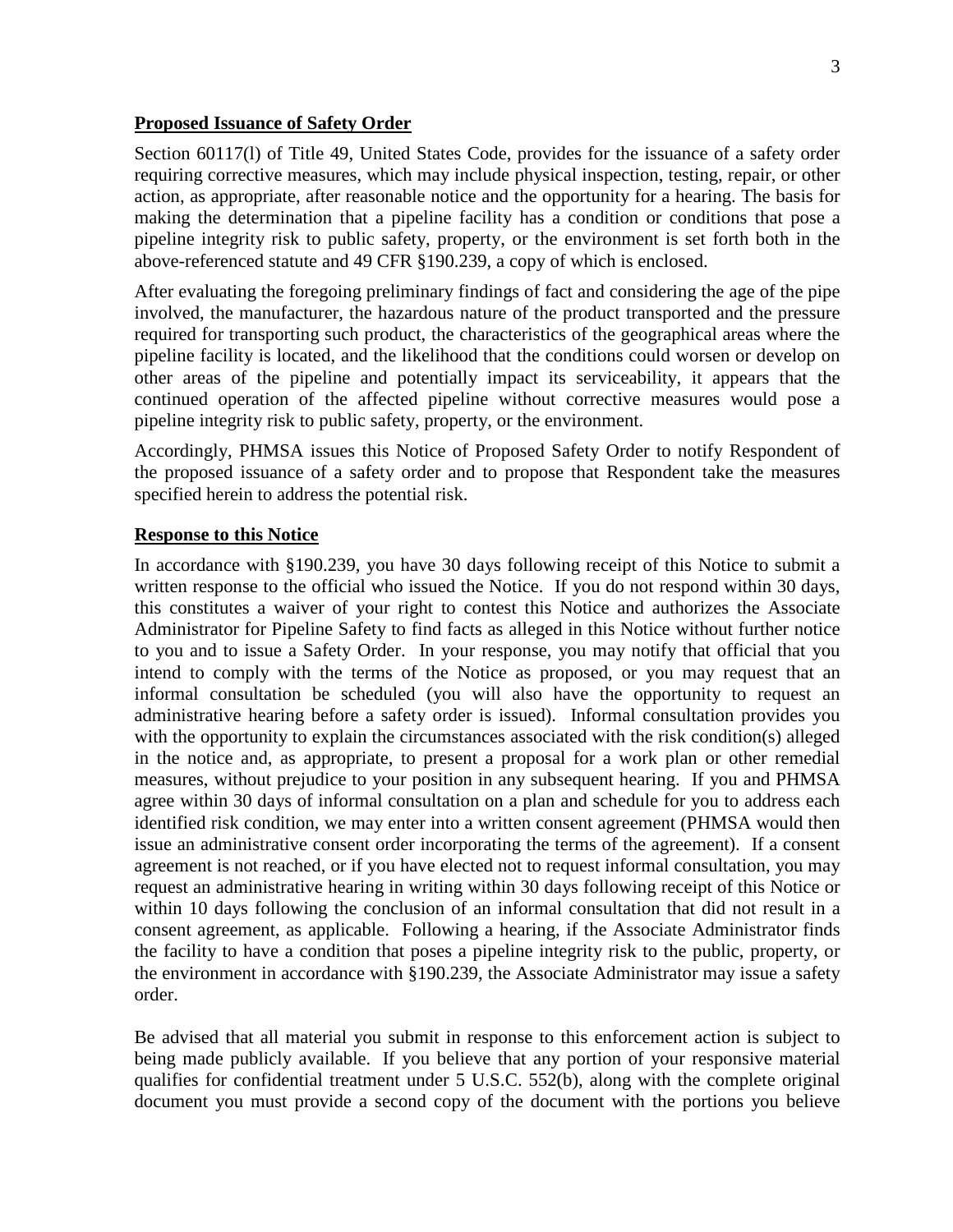qualify for confidential treatment redacted and an explanation of why you believe the redacted information qualifies for confidential treatment under 5 U.S.C. 552(b).

In your correspondence on this matter, please refer to **CPF 2-2015-1001S** for each document you submit, please provide a copy in electronic format whenever possible.

## **Proposed Corrective Measures**

Pursuant to 49 U.S.C. §60117(l) and 49 C.F.R. §190.239, PHMSA proposes to issue to Gulf South Pipeline Company, LP (Gulf South) a safety order incorporating the following remedial requirements with respect to its Index 130 and Index 129 pipelines:

- 1. Gulf South is to maintain a pressure restriction on the Index 130 pipeline from Marchand Junction (mile post 83.5) in Ascension Parish, Louisiana to Kosciusko, Mississippi (mile post 296.4) and on the Index 129 pipeline from the Edna Compression Station (mile post 58.8) in Jackson County, Texas to the Sterlington Compression Station (mile post 444.4) in Ouachita Parish Louisiana of no greater than 550 psig.
	- a. These pressure restrictions require any relevant remote or local alarm limits, software programming set-points or control points, and mechanical over-pressure devices to be adjusted accordingly.
	- b. These pressure restrictions are to remain in effect until all Type "A" sleeves that were installed to manage "Indicated Hard Spots" have been removed or remediated in accordance with Remedial Work Plan described in Item 4 below, or otherwise properly addressed using a method selected by Gulf South in consultation with PHMSA, and until written approval to remove and/or modify the pressure restrictions is obtained from the Director, OPS Southern Region.
	- c. The Director OPS Southern Region may allow the temporary removal and/or modification of the pressure restriction on either the Index 130 pipeline or the Index 129 (or both) upon a written request from Gulf South demonstrating that preventive and mitigative measures have been implemented and will remain in place during the temporary removal and/or modification of the pressure restriction. The Director's determination will be based on the evidence that preventative and mitigative actions taken by the operator provide for the safe operation of the pipelines during the temporary removal and/or modification of the pressure restriction.
	- d. The Director OPS Southern Region may allow the removal and/or modification of the pressure restriction on either the Index 130 pipeline or the Index 129 (or both) upon a written request from Gulf South demonstrating that restoring the pipeline(s) to normal operating pressure is justified based on a reliable engineering analysis showing that the pressure increase is safe considering all known defects, anomalies, and operating parameters of the pipeline.
	- e. Appeals to determinations of the Director in this regard will be decided by the Associate Administrator for Pipeline Safety.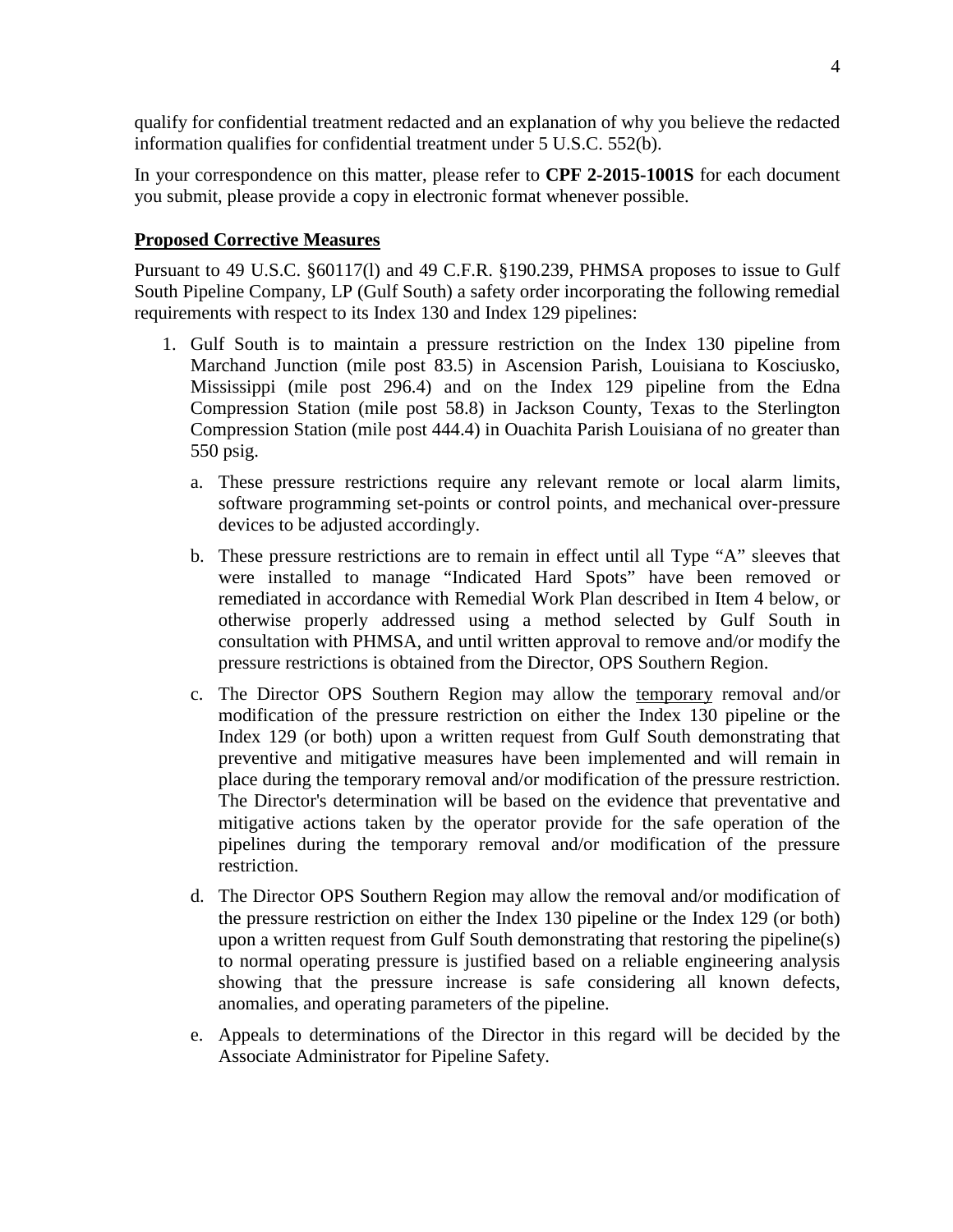- 2. Gulf South is to complete mechanical and metallurgical testing and failure analysis to:
	- a. Determine the cause of the failure on the Index 130, including an analysis of the Type "A" sleeve which also failed on the Index 130.
	- b. Determine a safe operating pressure using fracture mechanics modeling for all Type "A" sleeves that will remain on the pipeline after remediation.
	- c. Analyze three (3) additional Type "A" sleeves which have been installed on hard spots on the Index 130 from the Caney Creek block valve (mile post 255.8) to the Fannin block valve (mile post 248.9).
	- d. Use the data to further validate the fracture mechanics modeling, and to analyze how the workmanship on the Type "A" sleeve may have contributed to the pipeline failure.
- 3. The mechanical and metallurgical testing and failure analysis must be completed and submitted to the Director, OPS Southern Region on or before September 30, 2015. Ensure that each testing laboratory distributes all reports whether draft or final in their entirety to the Director, OPS Southern Region at the same time they are made available to Gulf South.
- 4. Within 60 days following receipt of this Order, Gulf South must submit a Remedial Work Plan (RWP) to the Director, OPS Southern Region for review and approval. The RWP must include a proposed schedule for completion of the RWP and must require Gulf South to accomplish the following:
	- a. Remove or reinforce, with a pressure containing Type "B" sleeve, all "Indicated Hard Spots" on both the Index 129 and Index 130 pipelines that are currently reinforced with Type "A" sleeves, and which are located within High Consequence Areas (HCAs), Class 3 locations, and/or within 660 feet of a habitable structure by not later than December 31, 2015.
	- b. Identify all the remaining "Indicated Hard Spots" reinforced with Type "A" sleeves (i.e. those not removed or reinforced as explained above) on both the Index 129 and Index 130 pipelines by mile post or other stationing method.
	- c. Establish a written procedure to identify within 12 calendar months any remaining "Indicated Hard Spot" on both the Index 129 and Index 130 pipelines reinforced with a Type "A" sleeve (i.e. a hard spot not removed or reinforced as explained above) that becomes located within an HCA, Class 3 locations, or within 660 feet of a habitable structure in the future due to development, an increase in population density, or any other cause.
	- d. Remove or reinforce, with a pressure containing Type "B" sleeve, any remaining "Indicated Hard Spot" reinforced with a Type "A" sleeve (i.e. one not removed or reinforced as explained above) if the Indicated Hard Spot becomes located within an HCA, Class 3 location area, or within 660 feet of a habitable structure in the future as described in Item 4.c. above within 24 months.
	- e. Gulf South must revise the RWP as necessary to incorporate new information obtained during the failure investigation and remedial activities, to incorporate the results of actions undertaken pursuant to this Safety Order, and/or to incorporate